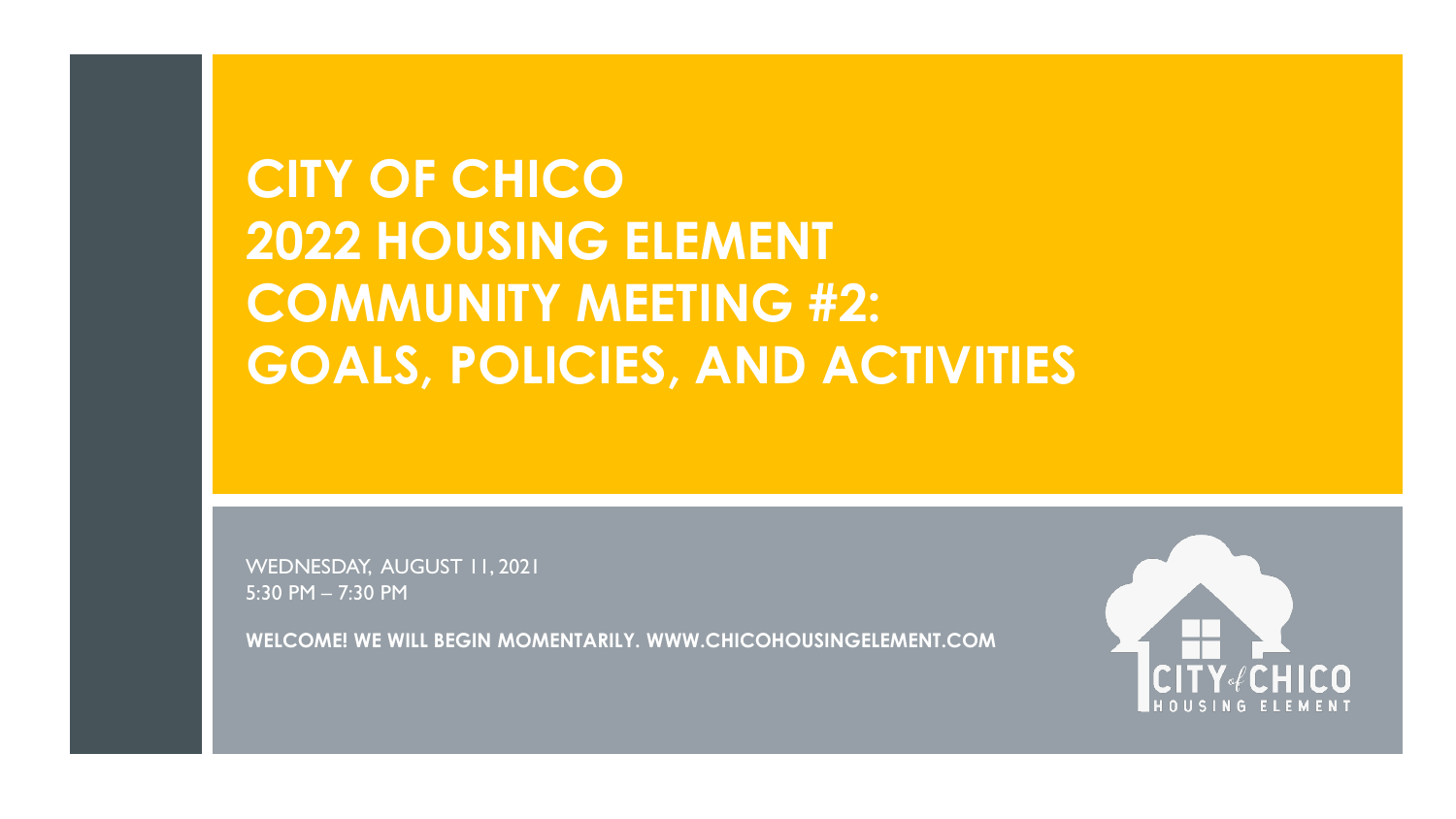1. Click "Interpretation" / Clic "Interpretación"



- 2. Click the language that you would like to hear (Spanish is available for this meeting) / Haga clic en el idioma que le gustaría escuchar (español está disponible para esta reunión)
- 3. To hear the interpreted language only, click **Mute Original Audio** (recommended) / Para escuchar solo el idioma interpretado, haga clic en **Mute Original Audio**  (recomendado)

## INTERPRETATION / INTERPRETACIÓN



*GRAPHICS FROM ZOOM*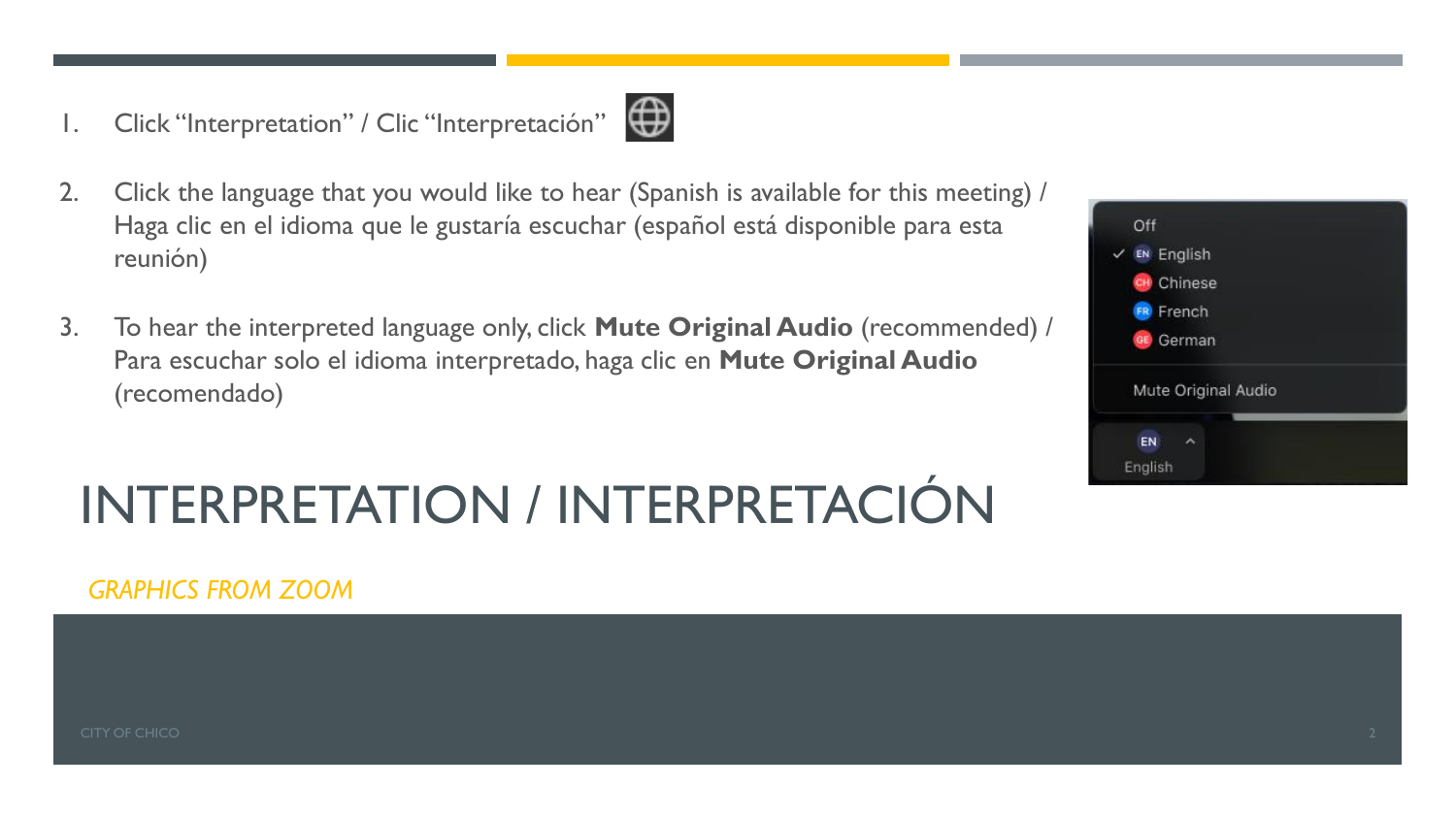### TO DOWNLOAD THE SLIDE PRESENTATION / PARA DESCARGAR LA PRESENTACIÓN DE DIAPOSITIVAS

 This slide presentation is available to download in English:

<http://www.chicohousingelement.com/resources>

 This slide presentation is available to download in Spanish / Esta presentación de diapositivas está disponible en español, descárguela aquí: <http://www.chicohousingelement.com/resources>

CITY OF CHICO 2022 HOUSING ELEMENT **COMMUNITY MEETING #2: GOALS & PROGRAMS** 

MEDNESDAY, AUGUST 11, 2021<br>5:30 PM – 7:30 PM WILL BEGIN MOMENTARILY, WWW.CHICOHOUSINGELEMENT.COM

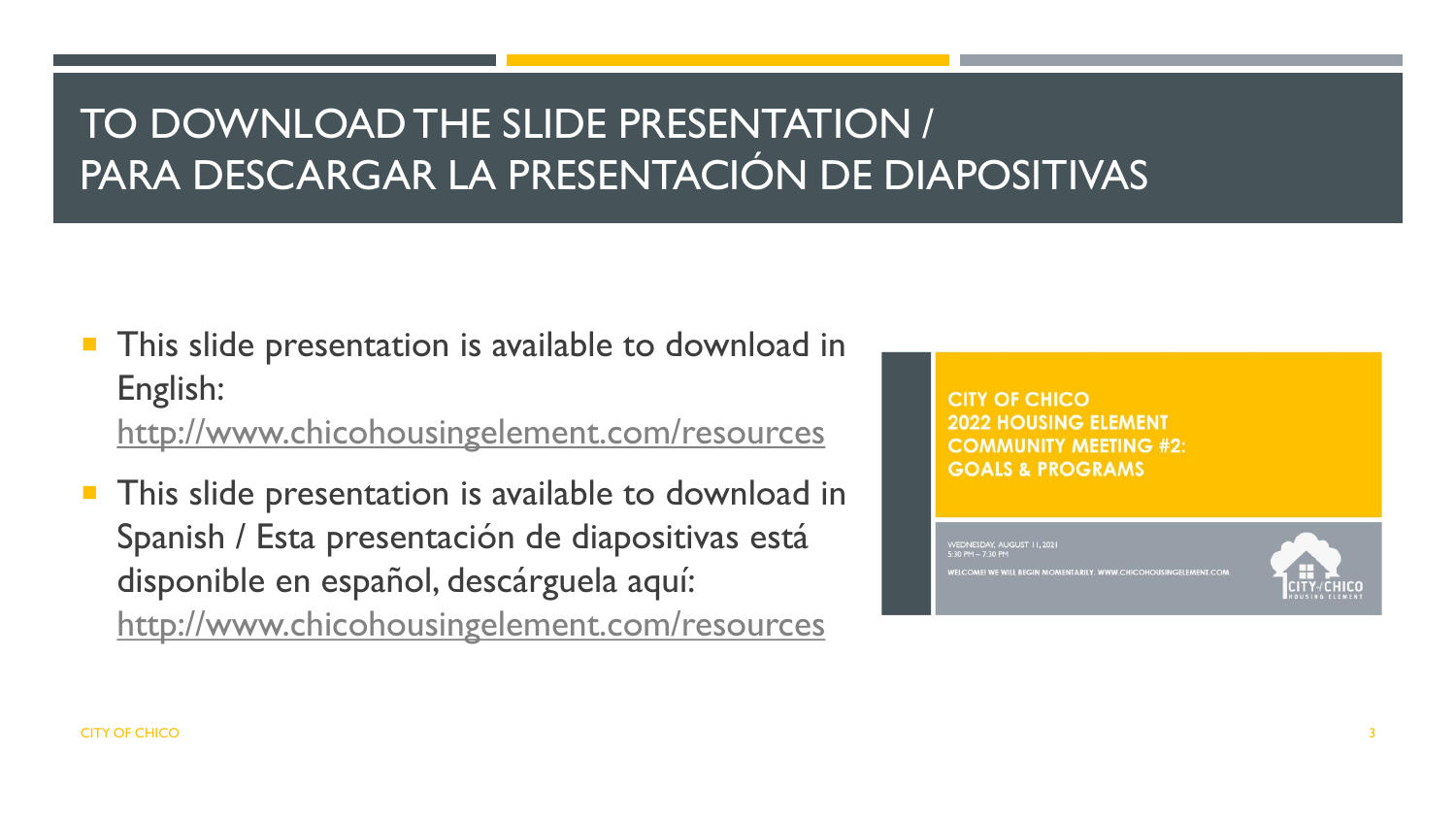- 1. Click "Live Transcript" / Haga clic en transcripción en vivo
- 2. To view closed captions, select "Show Subtitle"/ Para ver subtítulos, seleccione "Mostrar subtítulos"
- 3. To hide closed captions, select "Hide Subtitle"/ Para ocultar los subtítulos, seleccione "Ocultar subtítulos"



## LIVE TRANSCRIPT / TRANSCRIPCIÓN EN VIVO

*GRAPHICS FROM ZOOM & UNIVERSITY OF ILLINOIS*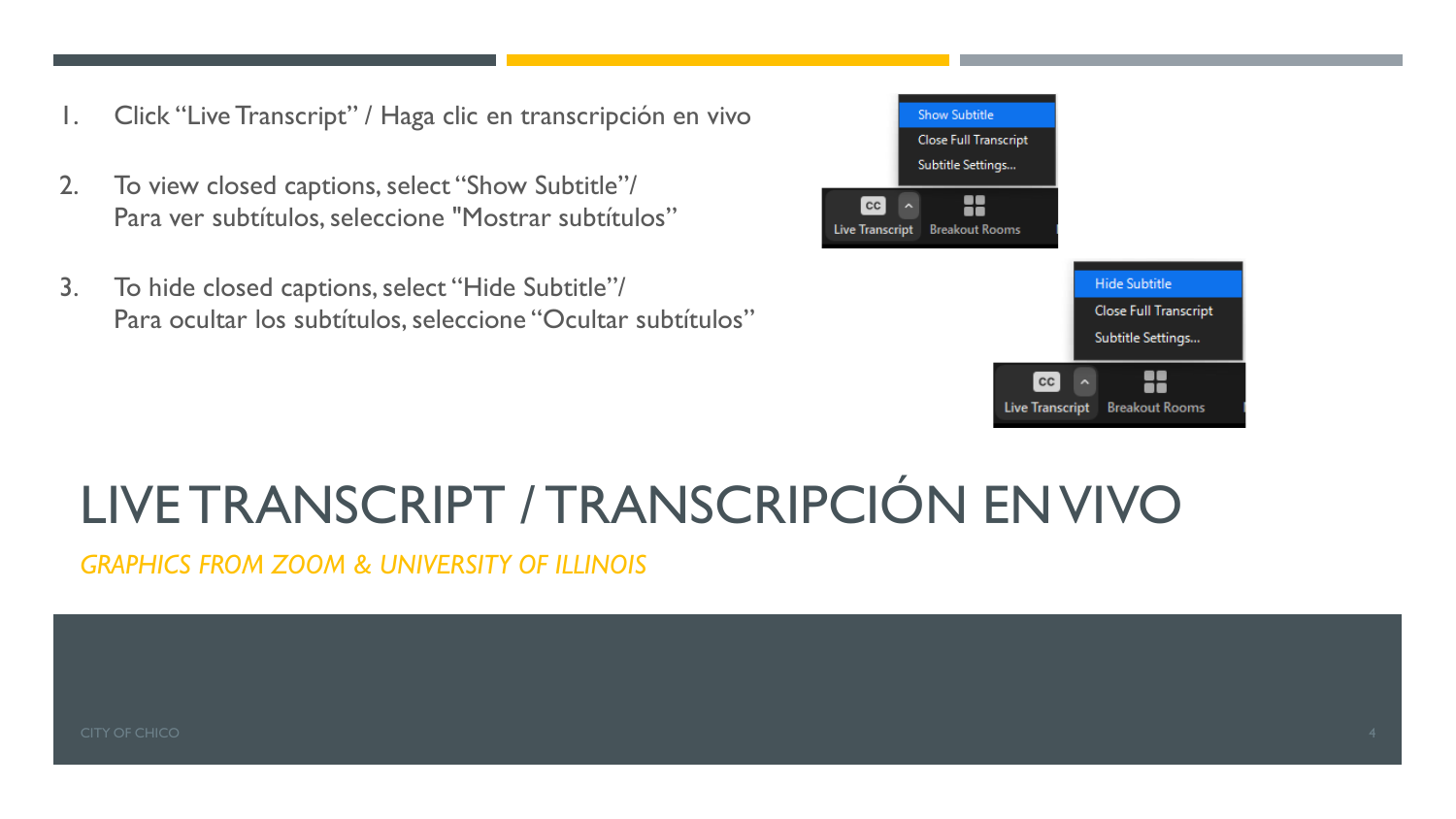|                                                                                         | Poll 1: Favorites |
|-----------------------------------------------------------------------------------------|-------------------|
|                                                                                         | Green             |
|                                                                                         | Blue              |
|                                                                                         | Red               |
| ΓV<br>山<br>Audio Settings ^<br><b>Leave Meeting</b><br>Q&A<br>Chat<br><b>Raise Hand</b> | Orange            |
|                                                                                         | Yellow            |
|                                                                                         | Purple            |
|                                                                                         | O Other           |
| <b>INTERACTIVE FEATURES OF TODAY'S MEETING /</b>                                        |                   |
| FUNCIONES INTERACTIVAS DE LA REUNIÓN DE HOY                                             |                   |

*GRAPHICS FROM ZOOM*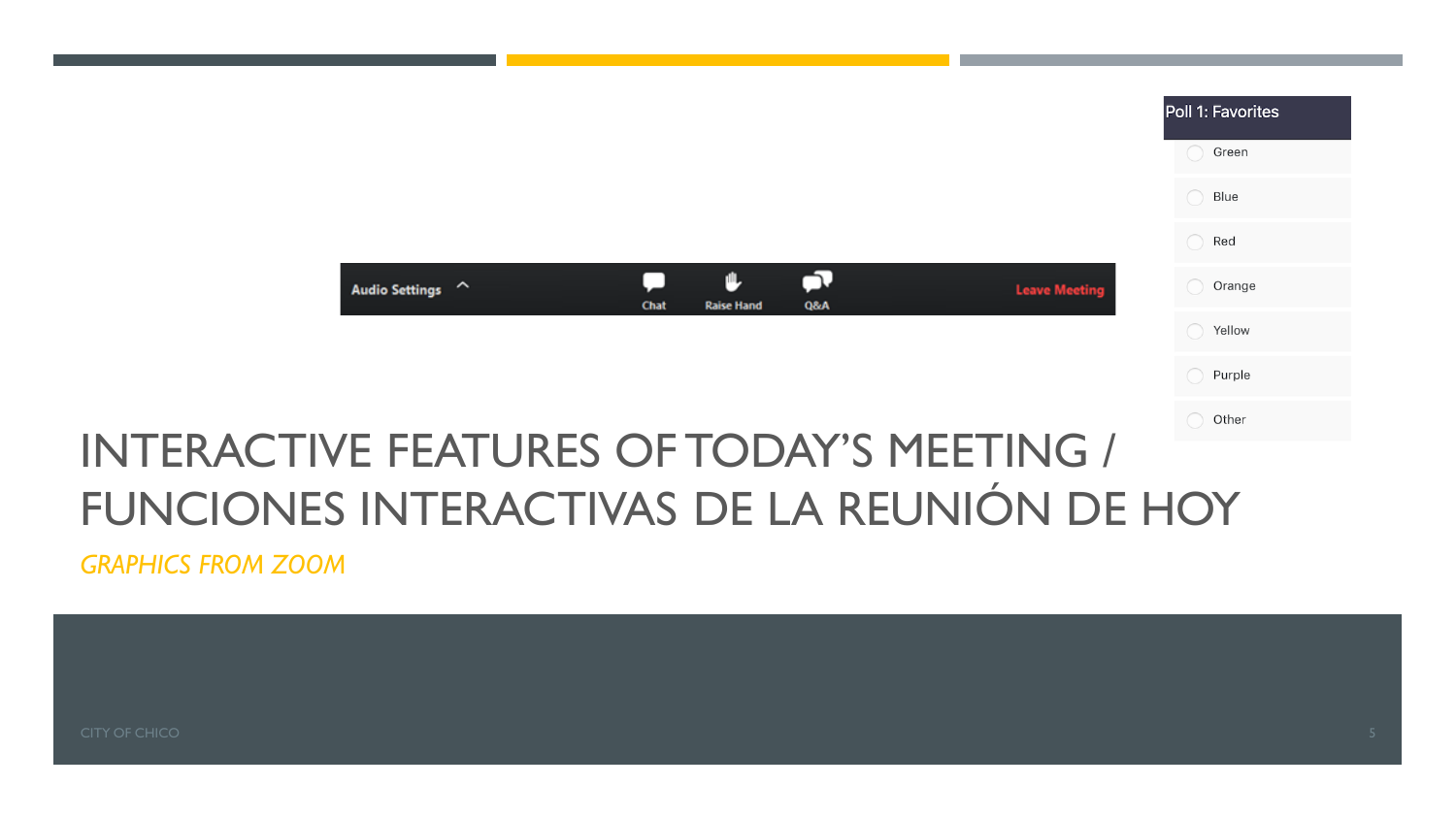

# POLL #1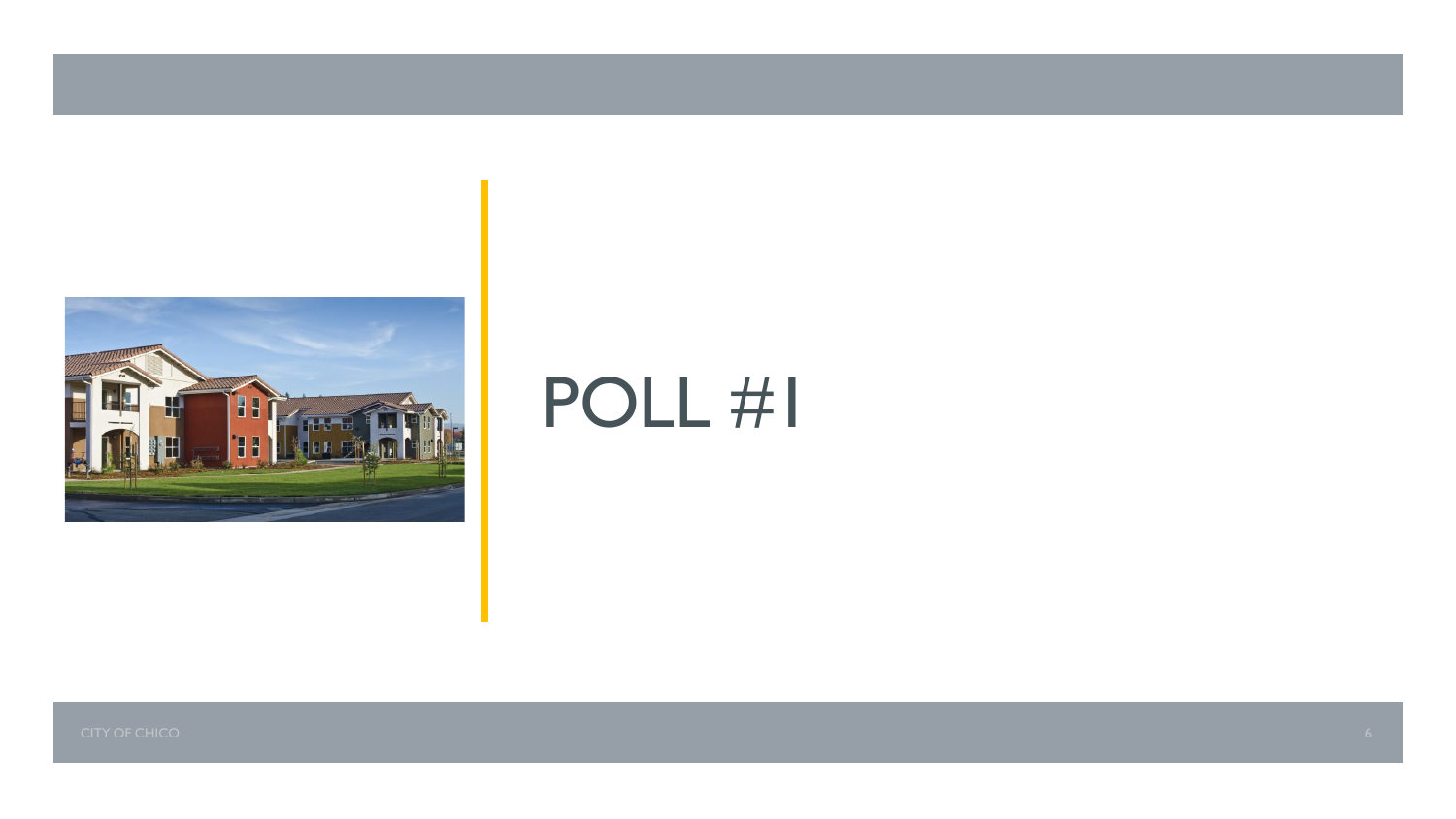#### COMMUNITY MEETING CONDUCT RULES

- All input is to be provided in the spirit of helping to form Goals and Activities that address housing needs in Chico
- All communication, whether verbal or in writing, must be polite and respectful of others
- Any violations of these rules will be cause for action by the facilitators, including turning off microphones or expulsion from the meeting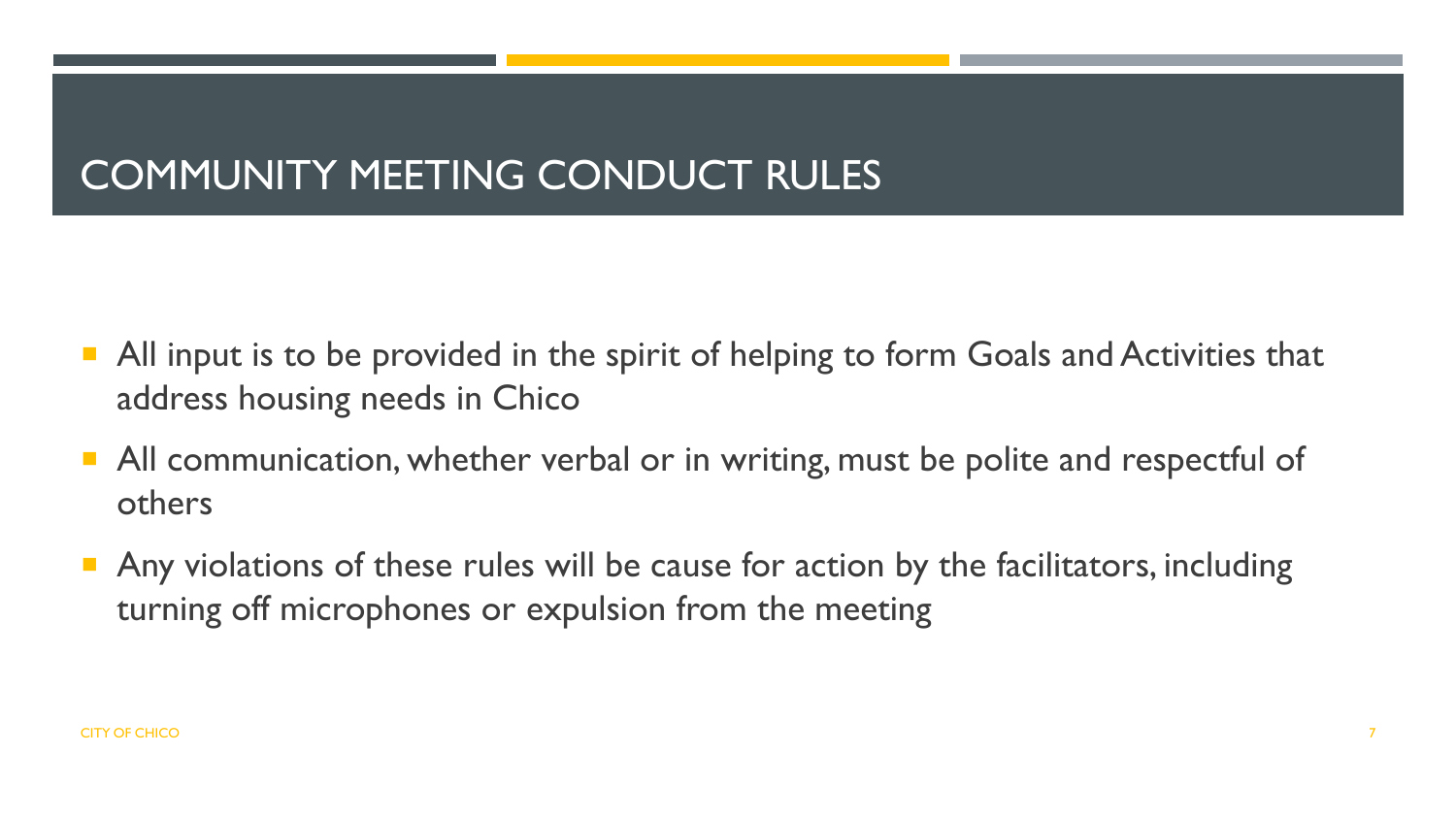HOUSING ELEMENT OVERVIEW

PURPOSE OF GOALS, POLICIES, ACTIVITIES WITHIN THE HOUSING ELEMENT

CURRENT HOUSING ELEMENT GOALS, POLICIES, **ACTIVITIES** 

THEMES FROM NEEDS ASSESSMENT

BREAKOUT GROUPS

RECONVENE TO REVIEW GROUPS' INPUT

TIMELINE AND FUTURE MEETINGS

CITY OF CHICO 8

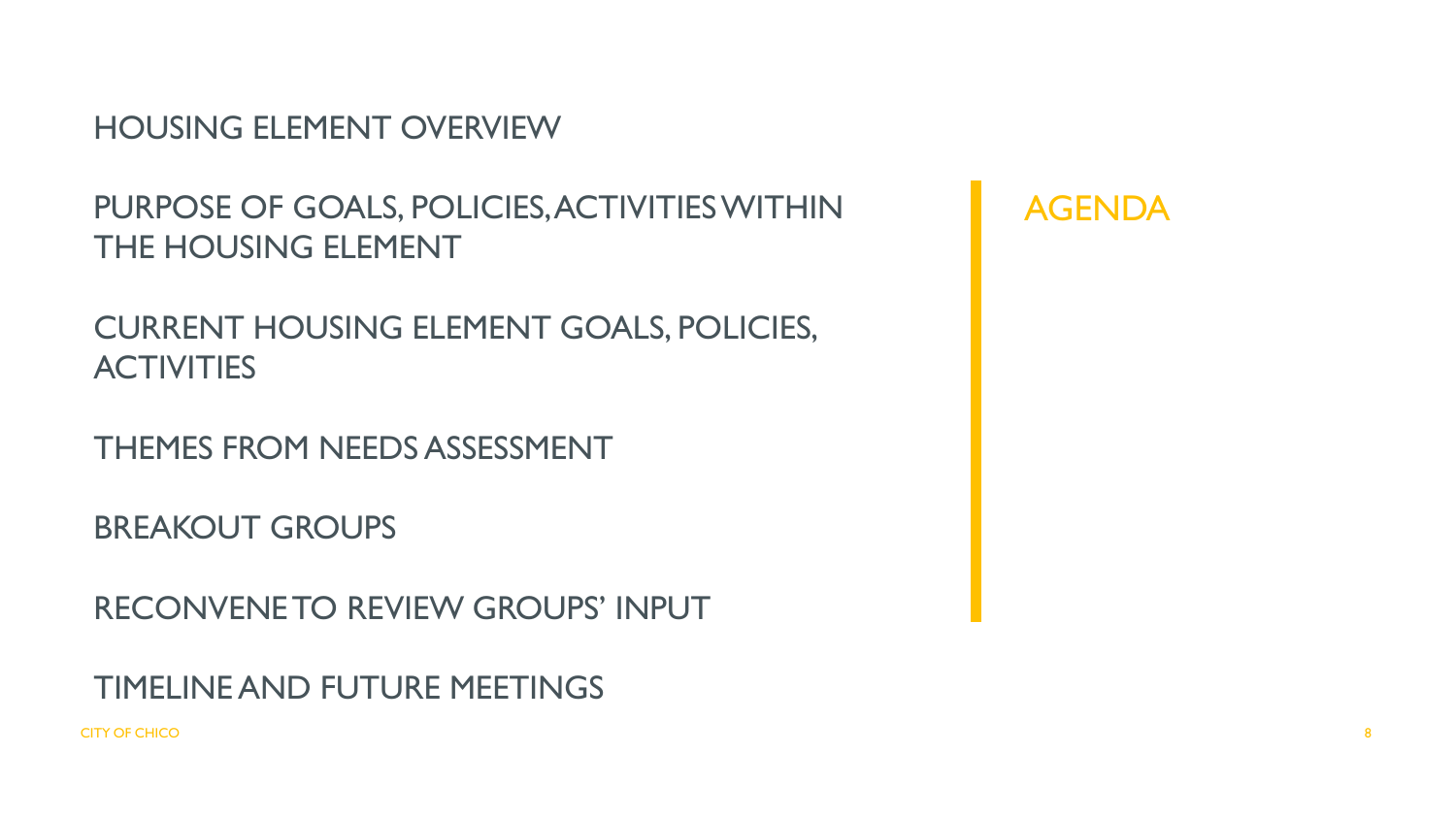

Jason Halley/University Photographer/CSU, Chico

# **POLL #2**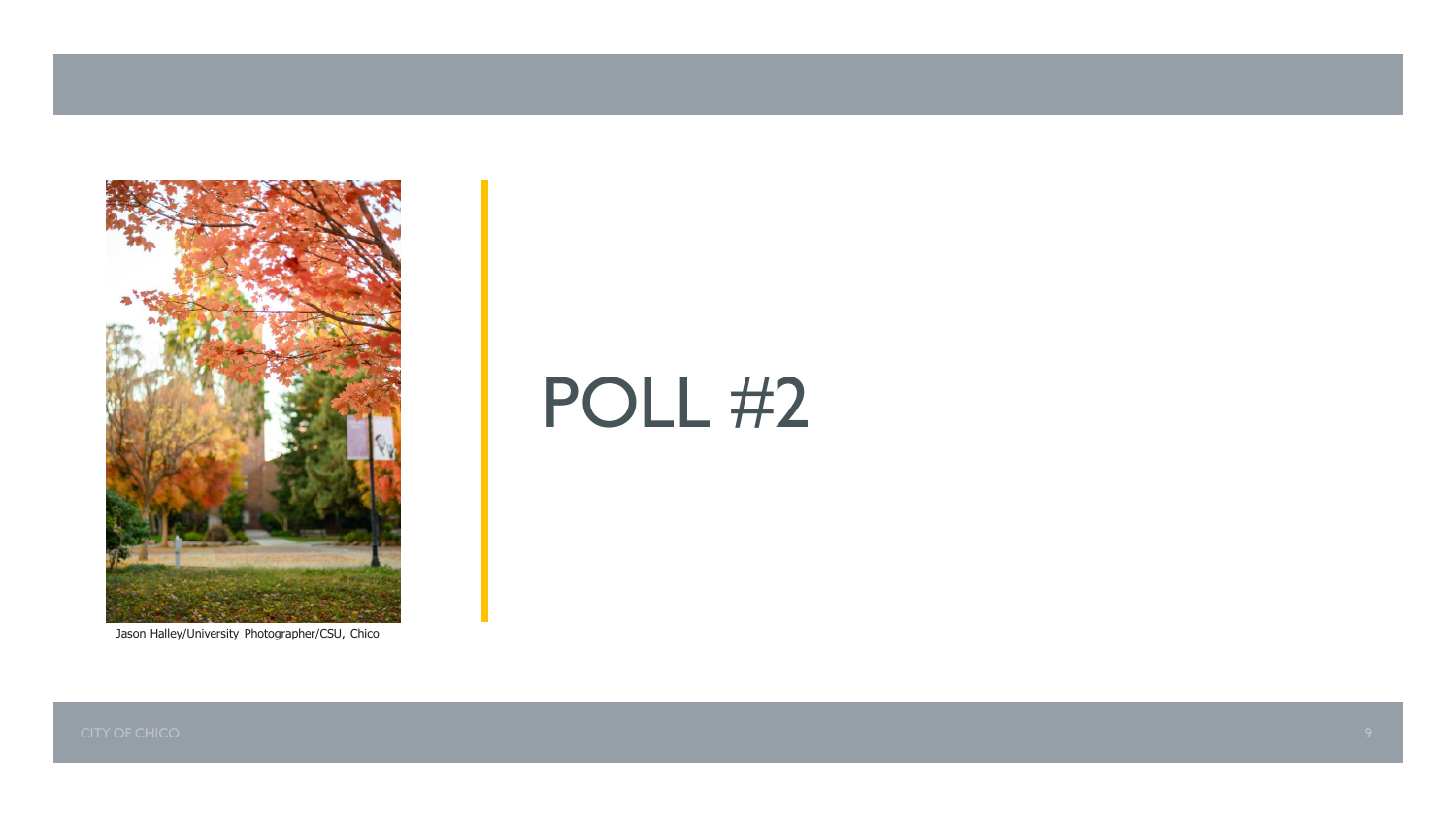### **HOUSING ELEMENT** OVERVIEW: PURPOSE

- **The Housing Element establishes the City's** priorities for housing its citizens in 8 year cycles
- $\blacksquare$  It sets goals for the allocation of funding, program coordination and zoning efforts to support the production of housing
- $\blacksquare$  It is one of the mandated elements of the City's General Plan and must be consistent with the General Plan, which has a 15-20 year time frame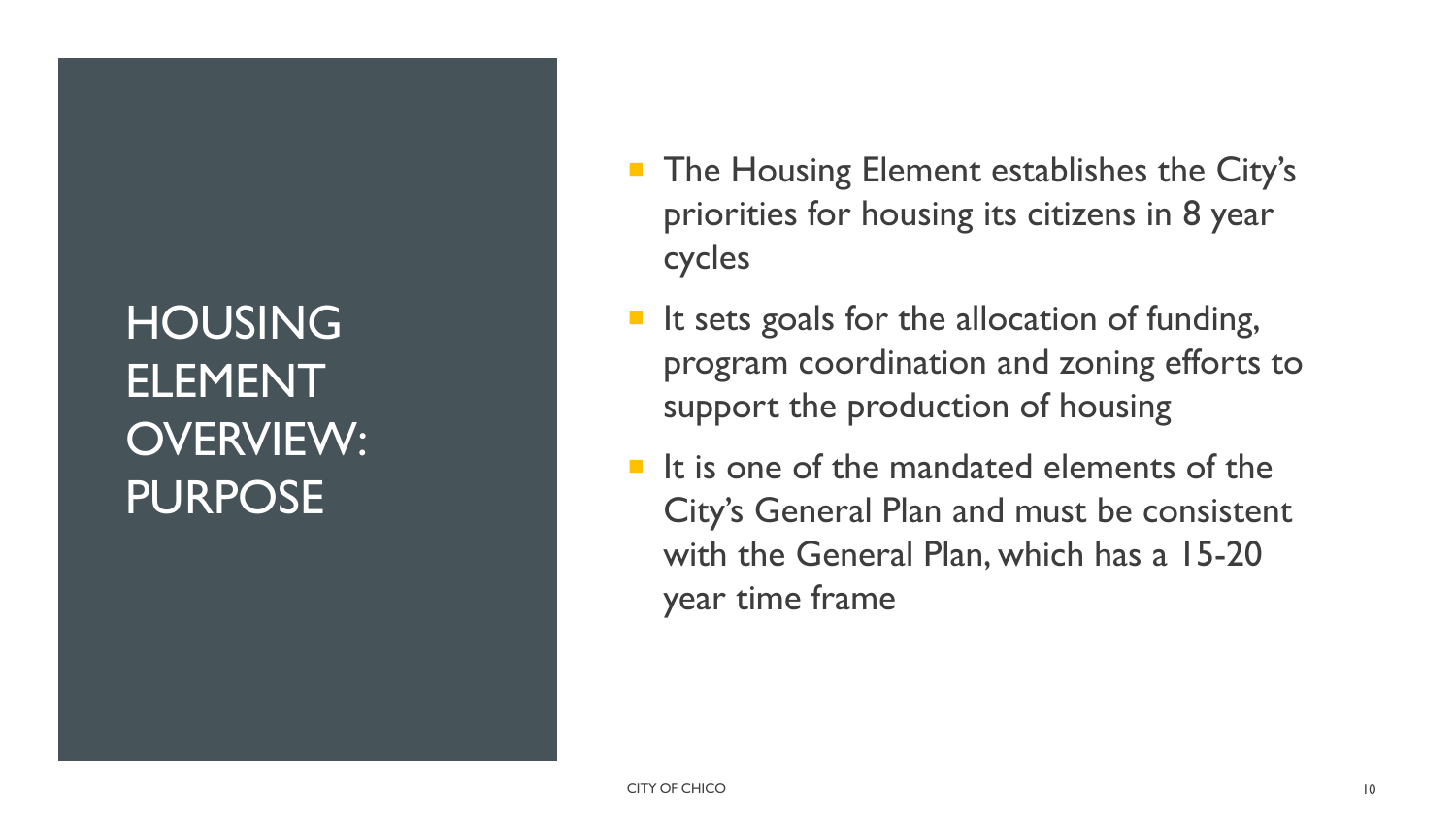#### HOUSING ELEMENT OVERVIEW: MANDATED TOPICS ADDRESSED IN THE HOUSING ELEMENT

| <b>Public</b><br>Participation<br>Process | Review of<br><b>Previous Housing</b><br><b>Element Progress</b> | <b>Housing Needs</b><br>Assessment | <b>Adequate Sites</b><br>Inventory |
|-------------------------------------------|-----------------------------------------------------------------|------------------------------------|------------------------------------|
| Financial                                 | Constraints                                                     | Assessment of                      | <b>Goals, Policies</b>             |
| Inventory                                 | <b>Analysis</b>                                                 | <b>Fair Housing</b>                | and Activities                     |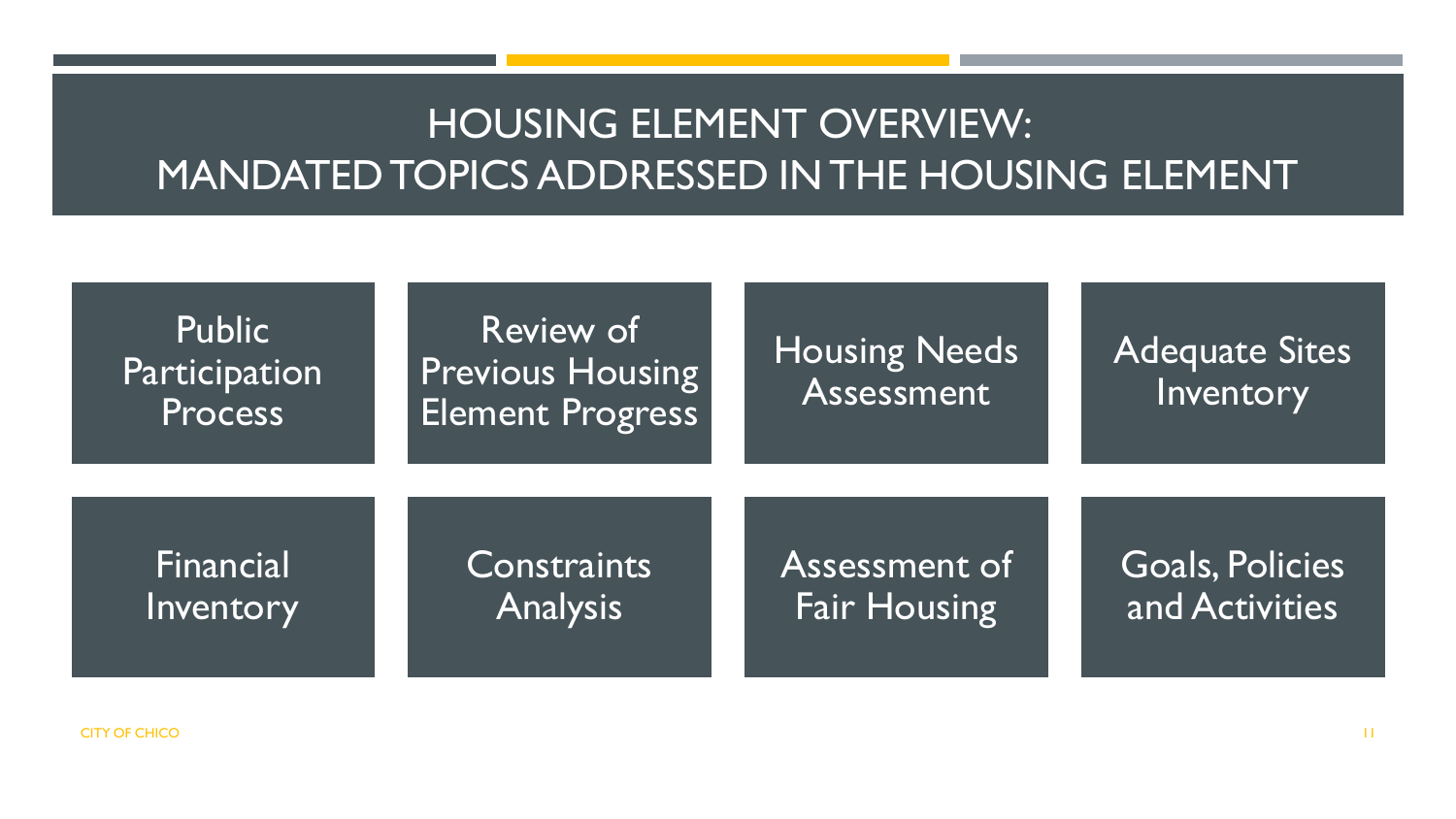#### AB 686: AFFIRMATIVELY FURTHERING FAIR HOUSING

- A 2018 law that expands and protects the duty of state and public agencies to affirmatively further fair housing in California
	- **Purpose: Fostering inclusive communities**
- **Required sections:** 
	- **Dutreach**
	- Assessment of Fair Housing
	- **Sites Analysis**
	- **Contributing Factors**
	- Goals and Actions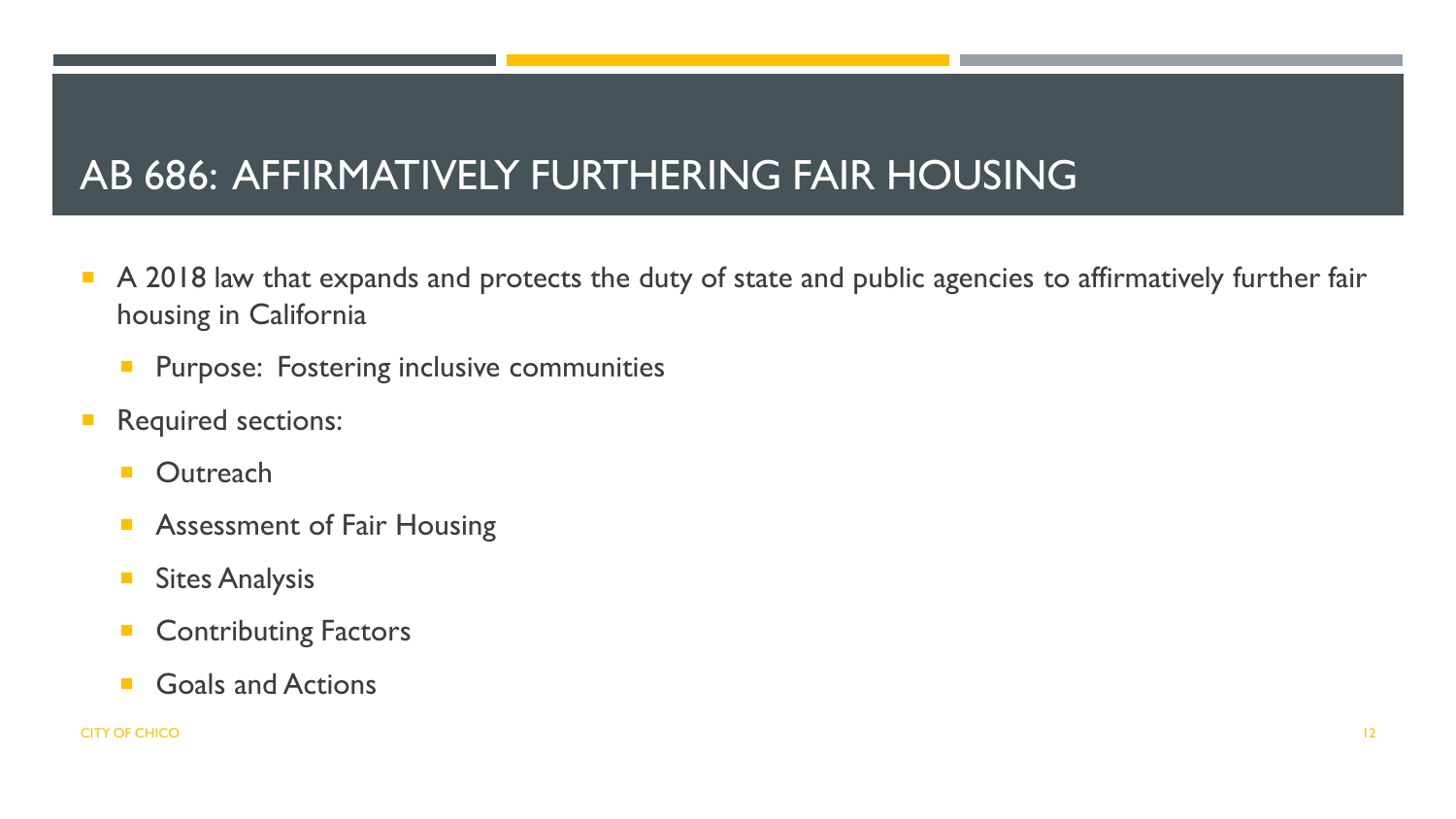

HOUSING ELEMENT OVERVIEW: PLANNING **CYCLES**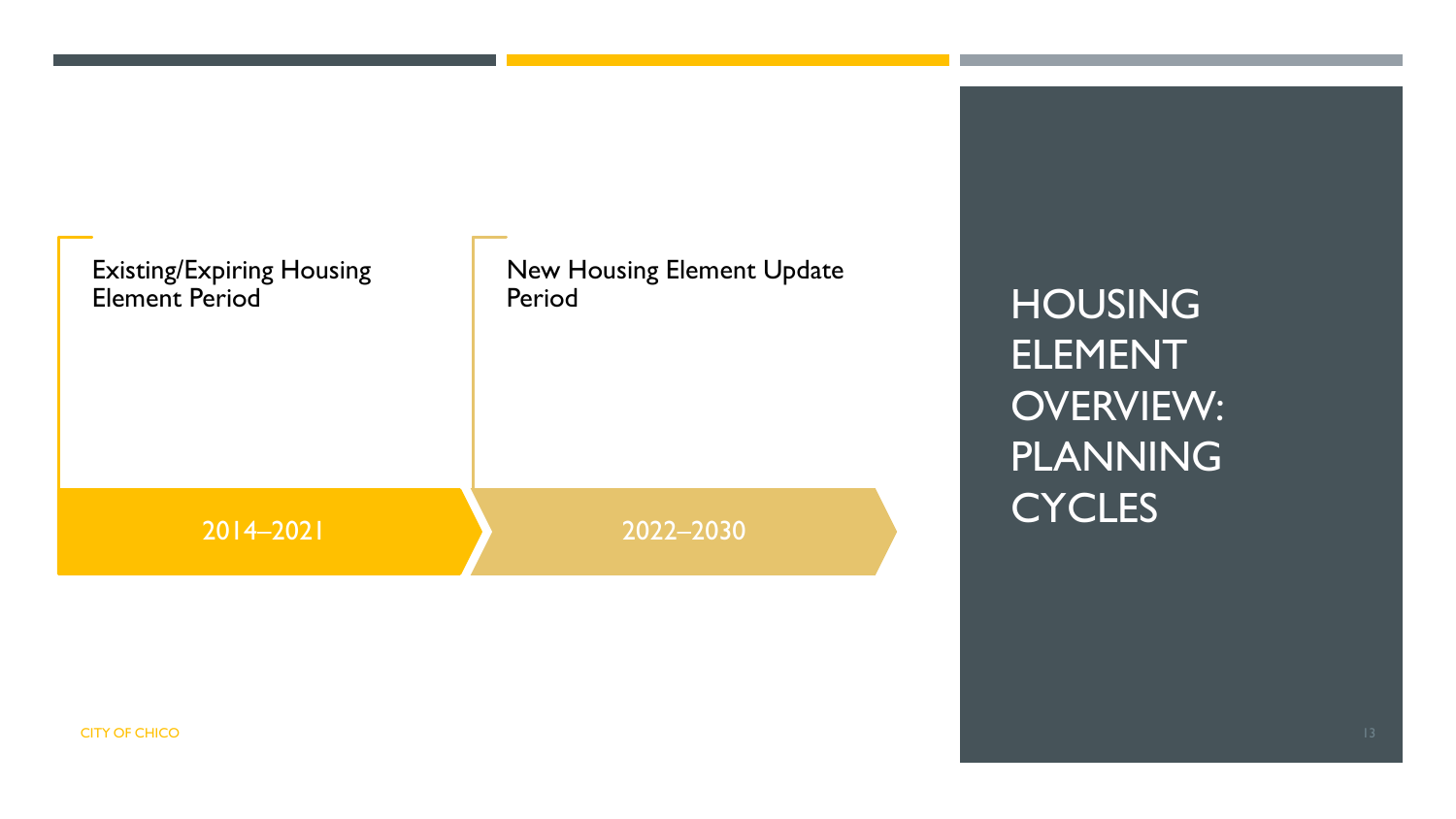### PURPOSE OF GOALS, POLICIES AND ACTIVITIES

- Central to the development of the Housing Element is the Housing Program or Housing Plan.
- The Goals, Policies, and Activities are the core of the Housing Program.
- These form the foundation of the City's strategy to address housing needs and support the achievement of RHNA goals.
- The Goals, Policies and Activities are carried out over the 8-year cycle of the Housing Element and the City's progress is reported annually to the State.
- The Housing Element update also looks back at the current Goals, Policies and Activities and reports on the City's overall achievements and challenges. CITY OF CHICO AND ANNOUNCED A REPORT OF THE SERVER OF THE SERVER OF THE SERVER OF THE SERVER OF THE SERVER OF THE SERVER OF THE SERVER OF THE SERVER OF THE SERVER OF THE SERVER OF THE SERVER OF THE SERVER OF THE SERVER OF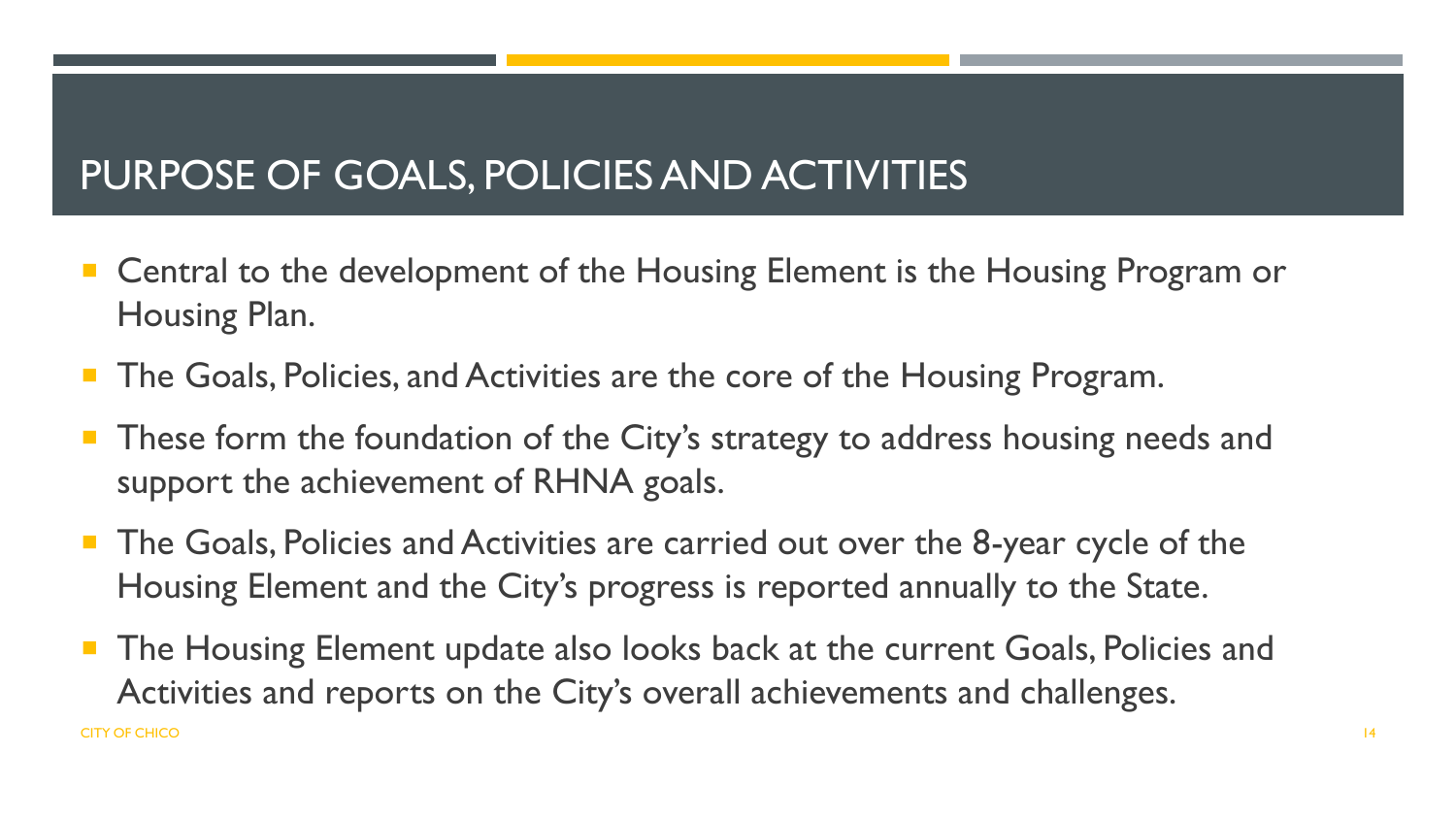#### GOALS OF THE 2014-2021 HOUSING ELEMENT

- Increase equal housing opportunities
- Provide housing that is affordable to low incomes
- Promote construction of a wide range of housing types
- Encourage the creation of housing for persons with special needs
- Improve, rehabilitate and revitalize existing neighborhoods
- Increase homeownership
- Encourage energy efficiency in housing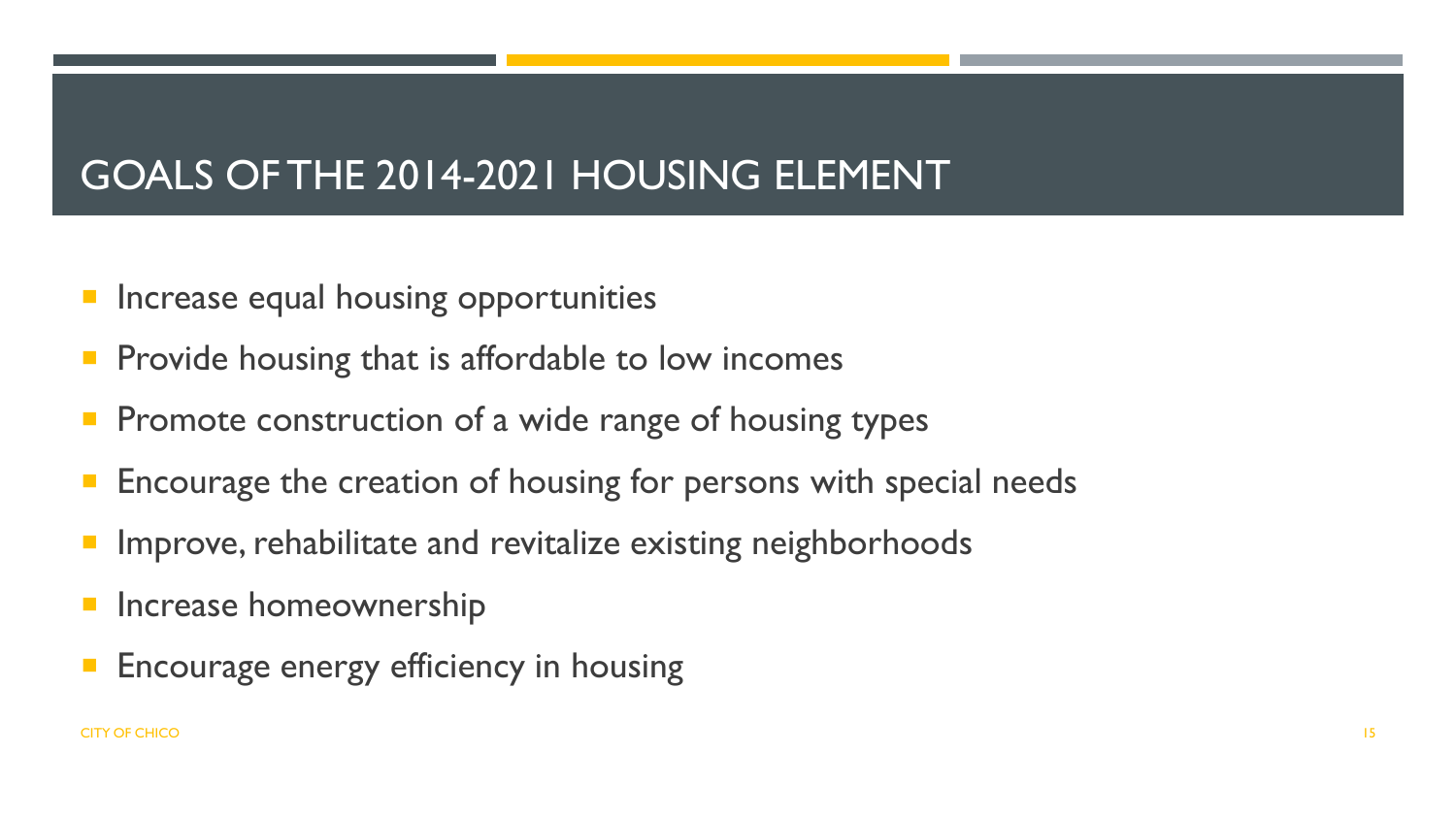#### THEMES FROM THE NEEDS ASSESSMENT (QUANTITATIVE DATA)

- Average asking rents increased 14.2% between 2017 and 2020
- **There is an unmet need of approximately 6,867 subsidized units which** are affordable to low-income households
- **The median sales price of a single family increased 45% between 2015-**2020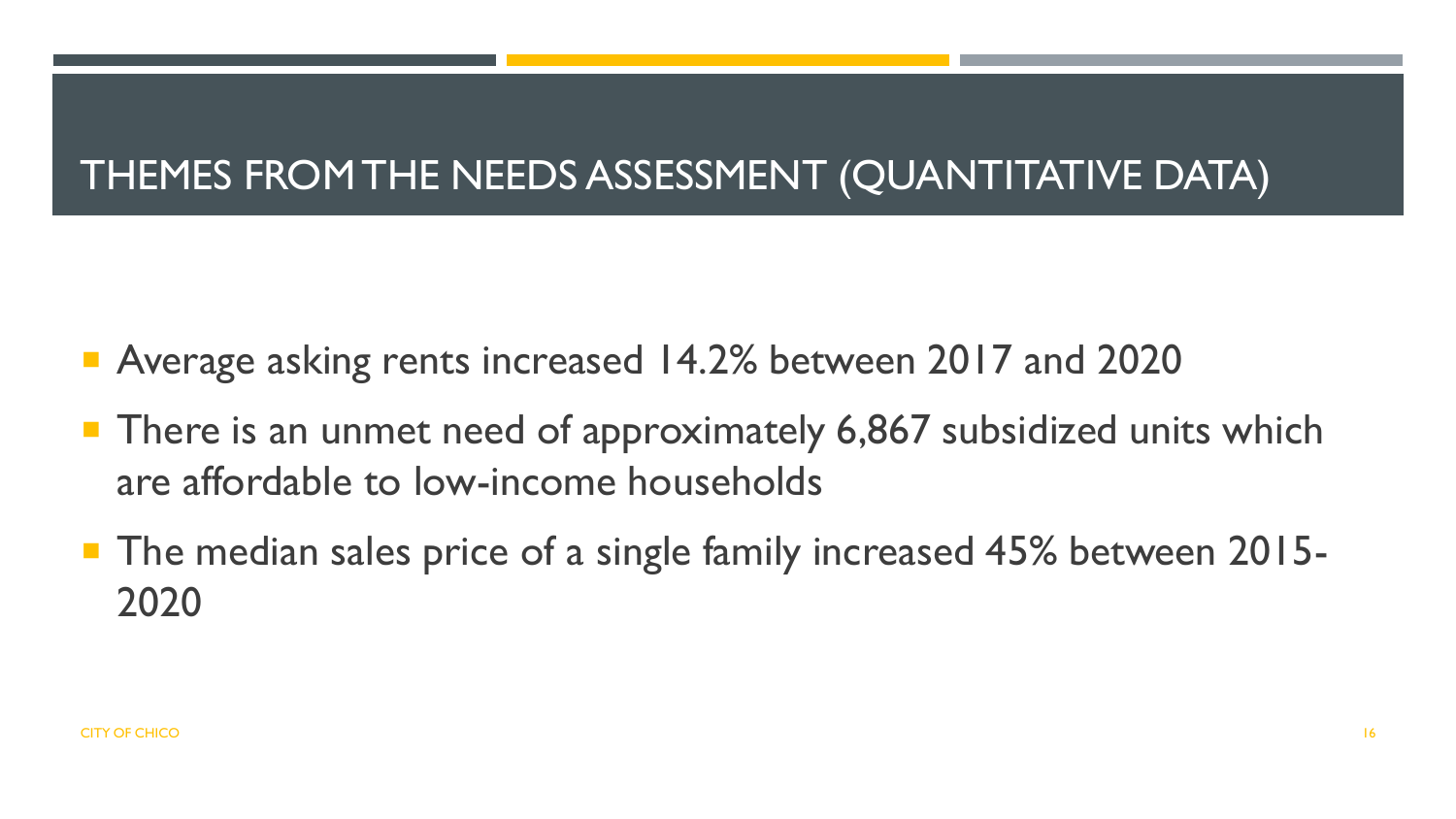#### THEMES FROM THE NEEDS ASSESSMENT (SURVEY AND COMMUNITY MEETING #1)

- Greatest housing needs:
	- affordable rental units
	- accessible units that address the needs of seniors and those with disabilities
	- rental housing located close to shopping, medical providers and social activities
	- **single-family homes**
- Community members report discrimination in housing search due to family size/family status, single motherhood, race/ethnicity, disability, homeless status, LGBTQ+ identity, age, religion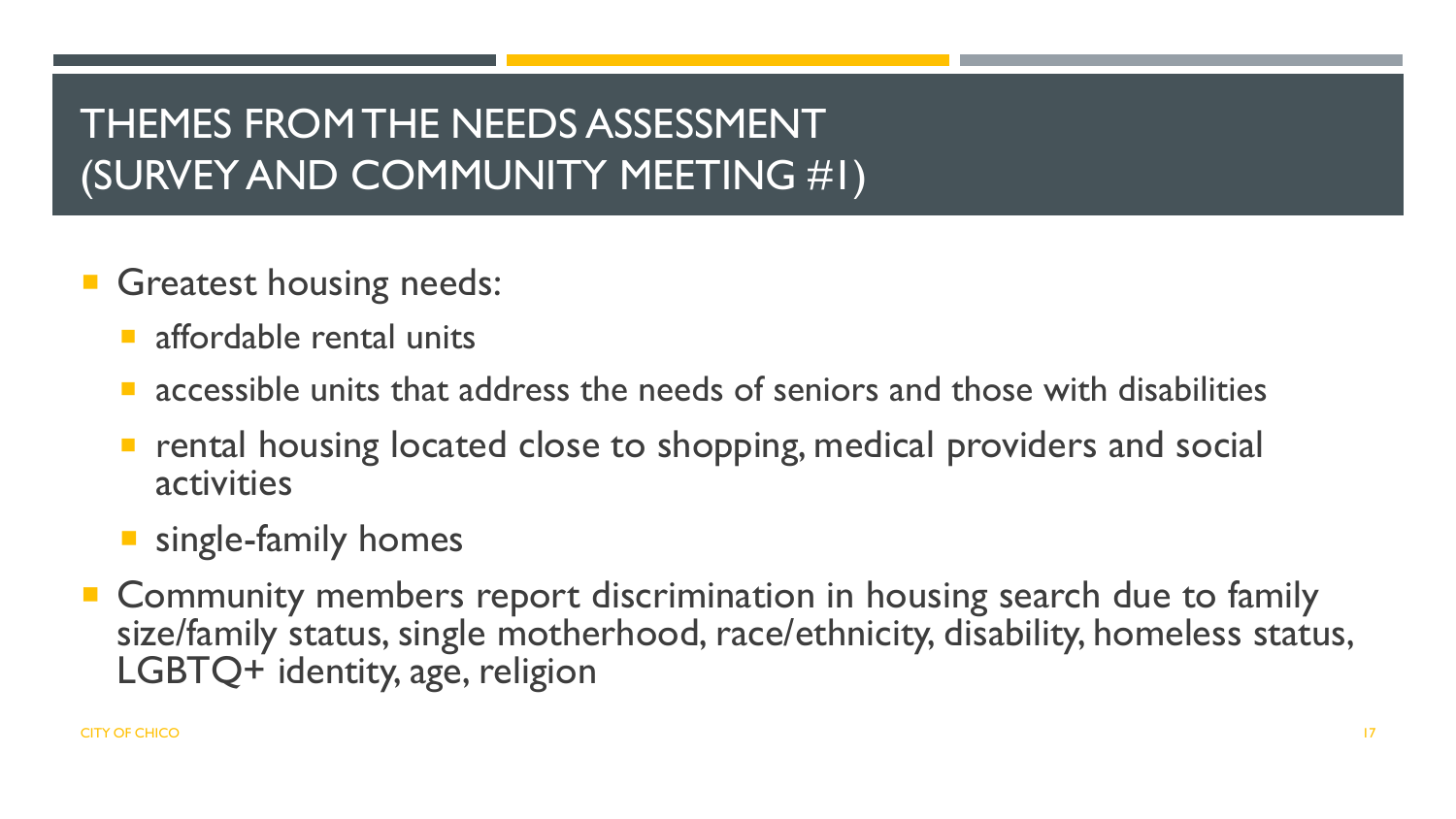

### QUESTIONS & ANSWERS (Q&A)

*GRAPHIC FROM ZOOM*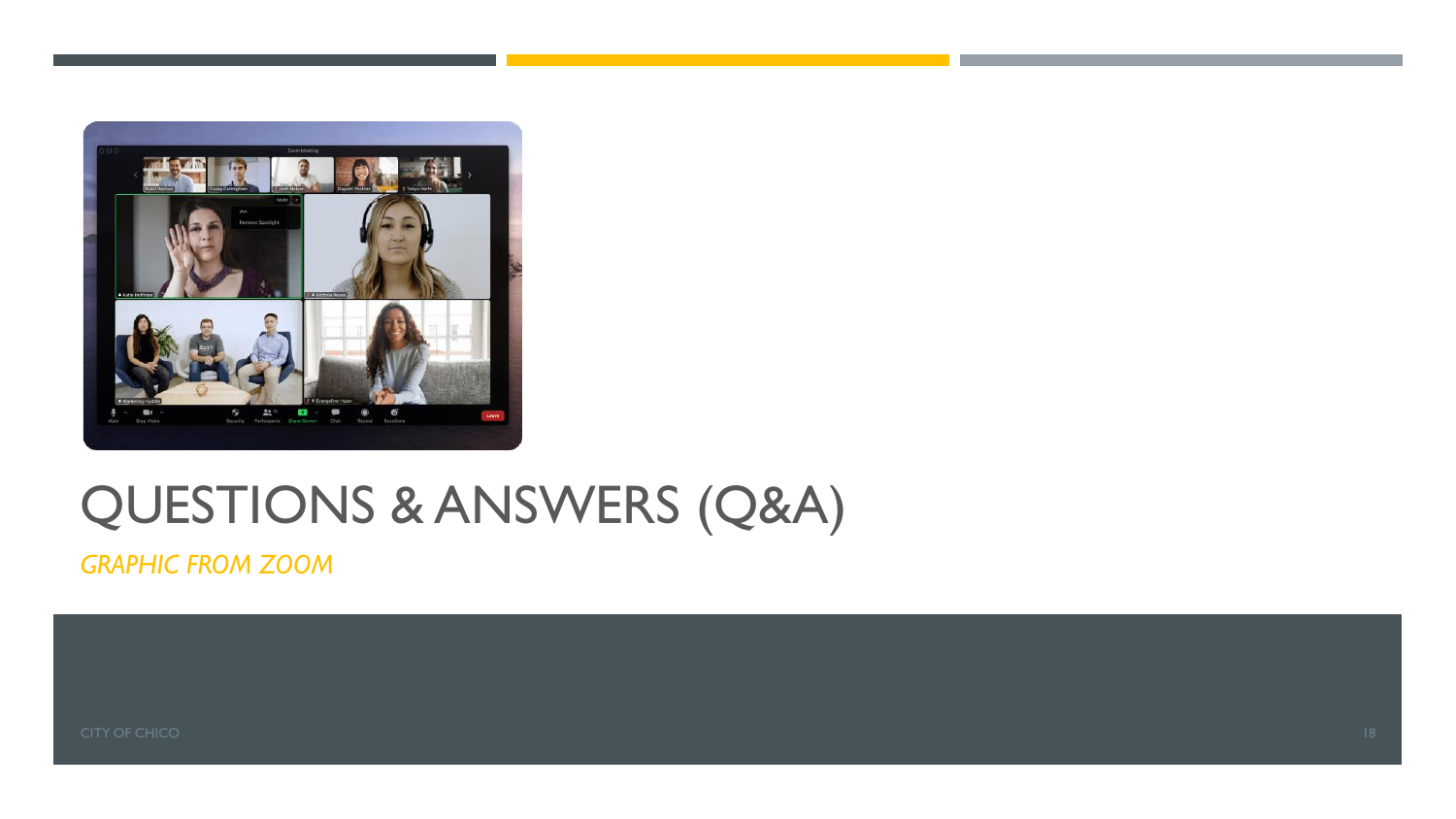#### HOW BREAKOUT ROOMS WILL WORK

- Four breakout rooms
- 60 minutes total, divided up by:
	- Two 15-minute segments
	- One 30-minute segment
- You can pick the first two breakout rooms, each has a15-minute segment. You can stay in one breakout room the entire time if you wish.
- You stay in your second breakout room for the last 30-minute segment
- First Two 15-Minute Segments
	- Room 1: Fair Housing and Home Ownership (Spanish interpreter option)
	- Room 2: Housing for Seniors, Those with Disabilities, Those Experiencing Homelessness (Special Needs)
	- Room 3: Range of Housing Types and Intergovernmental Coordination
	- Room 4: Improve Existing Housing/Neighborhoods and Energy Conservation
- Last 30-Minute Segment
- All 4 Rooms: Affordable Housing CITY OF CHICO **19 And the CHICO** 19